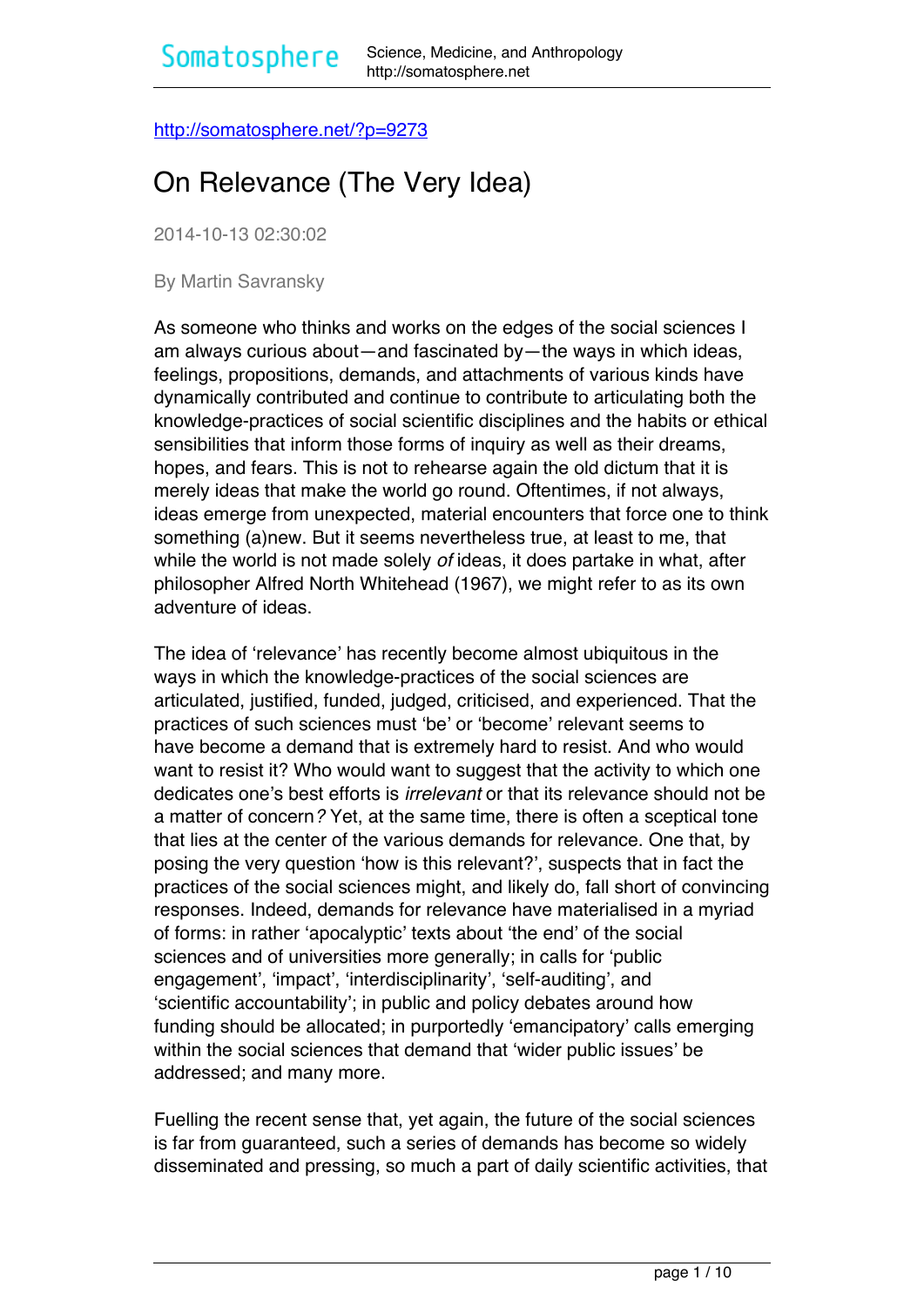it has failed to give rise to more profound reflections as to what 'relevance' might mean. As soon as the question 'what does it mean for something to be relevant?' is posed, however, all those multiple demands begin to appear under a different light. On the one hand, demands for relevance emerge in the context of a proposed reformation of the institutional and intellectual organisation of scientific activity that might foster more interdisciplinarity and greater accountability for scientific and technological innovation by becoming 'embedded' throughout research and development programmes, thereby better contributing to and informing policy and innovation (e.g. Felt 2014, Levidow & Neubauer 2014, Gibbons et al. 1994, Mayer et al. 2013, Nowotny et al. 2001, Rappert 1999). Thus, the 2013 Vinilus Declaration on the 2020 Horizons of the Social Sciences and Humanities in Europe states:

> Making use of the wide range of knowledge, capabilities, skills and experiences readily available in SSH [Social Sciences and Humanities] will enable innovation to become embedded in society and is necessary to realise the policy aims predefined in the 'Societal Challenges'. (Vinilus Declaration 2013)

On the other hand, calls for a more relevant social science emerge from a number of heterogeneous positions that see the latter as *already complicit* in forms of neoliberal governance and hence detached from wider moral and political public concerns (e.g. Burawoy, 2005, Evans 2005). In any case, questions about the extent to which the contemporary social sciences are 'relevant' are pervasive in the field.

Despite the aforementioned demands, it is somewhat puzzling that almost none of them emerges from any in-depth exploration of what 'relevance' entails, what place it occupies in the worlds that the social sciences encounter, which modes of inquiry it might require, and what kinds of habits of thought and feeling its understanding might help cultivate. 'Relevance' has become so ubiquitous and multifarious a demand, it has become such a 'tyranny'—as political scientist Matthew Flinders (2013) has recently put it—that it has failed to raise any substantial, theoretical reflection on what it itself might involve. Enforced by some and dismissed by others, the notion of 'relevance' has become something of an empty placeholder that heralds an ideal solution to general, anonymous, and pre-existing problems. A solution whose conditions of success are said to be definable in advance, thus turning 'relevance' into an abstract criterion of demarcation (Fraser 2009).

That this be the case, however, is no reason to dismiss the concept. Quite to the contrary, in my view, it is an opportunity to wonder about what 'relevance' might come to entail while, at the same time, attempting to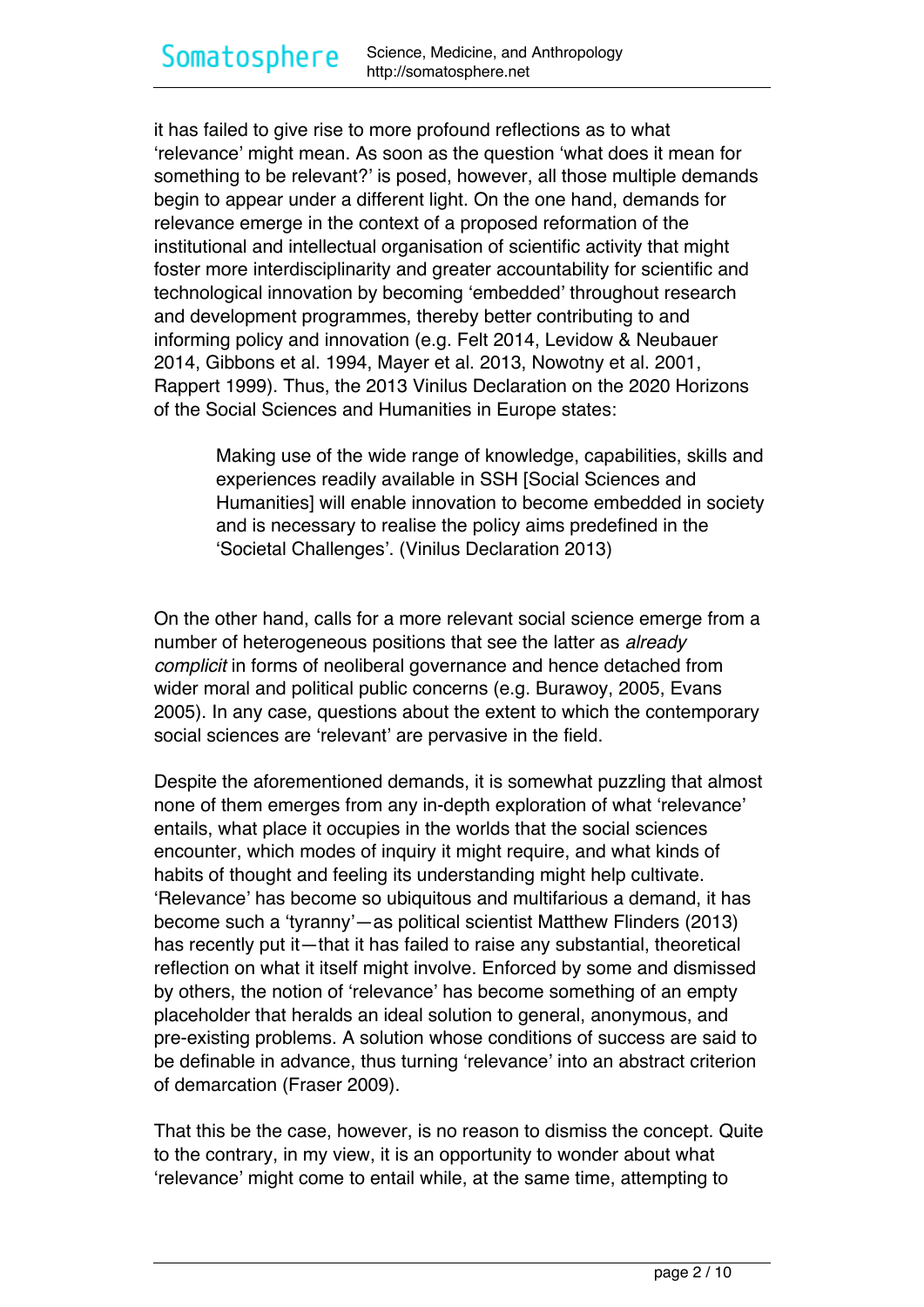produce a response that may allow us to resist the tyranny that often becomes associated with its demands and to speculate about what a social science that would take the question of relevance seriously could look like. The task, then, is to take relevance seriously while not immediately complying with what the demands that are posed in its name seem to assume about it.

Indeed, the idea that 'relevance' constitutes a solution to a pre-existing problem (whatever the problem might be) is common to most if not all of these demands as well as to some theories that use the concept in the information sciences. Relevance appears as a value that is *added* to the knowledges produced by the social sciences and whose conditions of success depend upon a process of recognition performed by a public. Interestingly, such a characterisation finds some support in one of the very few theories of relevance produced within the social sciences—namely, Alfred Schutz's (1970) phenomenological theory, which proposes that relevance be conceived as the process whereby an individual consciousness encounters an unfamiliar object within an otherwise familiar surrounding and deploys efforts to interpret it. According to Schutz, this act of interpretation, combined with the subject's own motivations, will transform the subject's phenomenal field and future behaviour. Now, while there might be some psychological value in such an account, to reduce the question of relevance to a theory of subjective responses is, to my mind, deeply problematic.

Such an assumption forgets something crucial—namely, that the very emergence of a 'response' depends upon a situation posing a perplexing question. In other words, we cannot solve the perplexity induced by the problem of how things become relevant by saying that there is a subject recognising them as such. For the very experience of worth that allows something to be characterised as relevant involves a sense that there is value beyond ourselves, that something that is not ourselves *matters.* Thus, to include in our interrogation of the concept of relevance the perplexing questions that may elicit responses of diverse kinds is to cease thinking of relevance as a subjective appreciation of an otherwise irrelevant problem, and to restore to it its character as an event that belongs to the world. In other words, I want to entertain the proposition that relevance is not a value that the social sciences, or their publics, 'add' to the knowledges the former produce, but that it already inheres, as an event and as a problem to be developed, in the situations into which they inquire. In order to entertain this second understanding of relevance I propose we begin from a simpler and more self-evident expression, one that may allow us to turn the 'tyranny' that is often associated with the concept of relevance into a productive constraint upon social inquiry. This is the expression that *things matter*.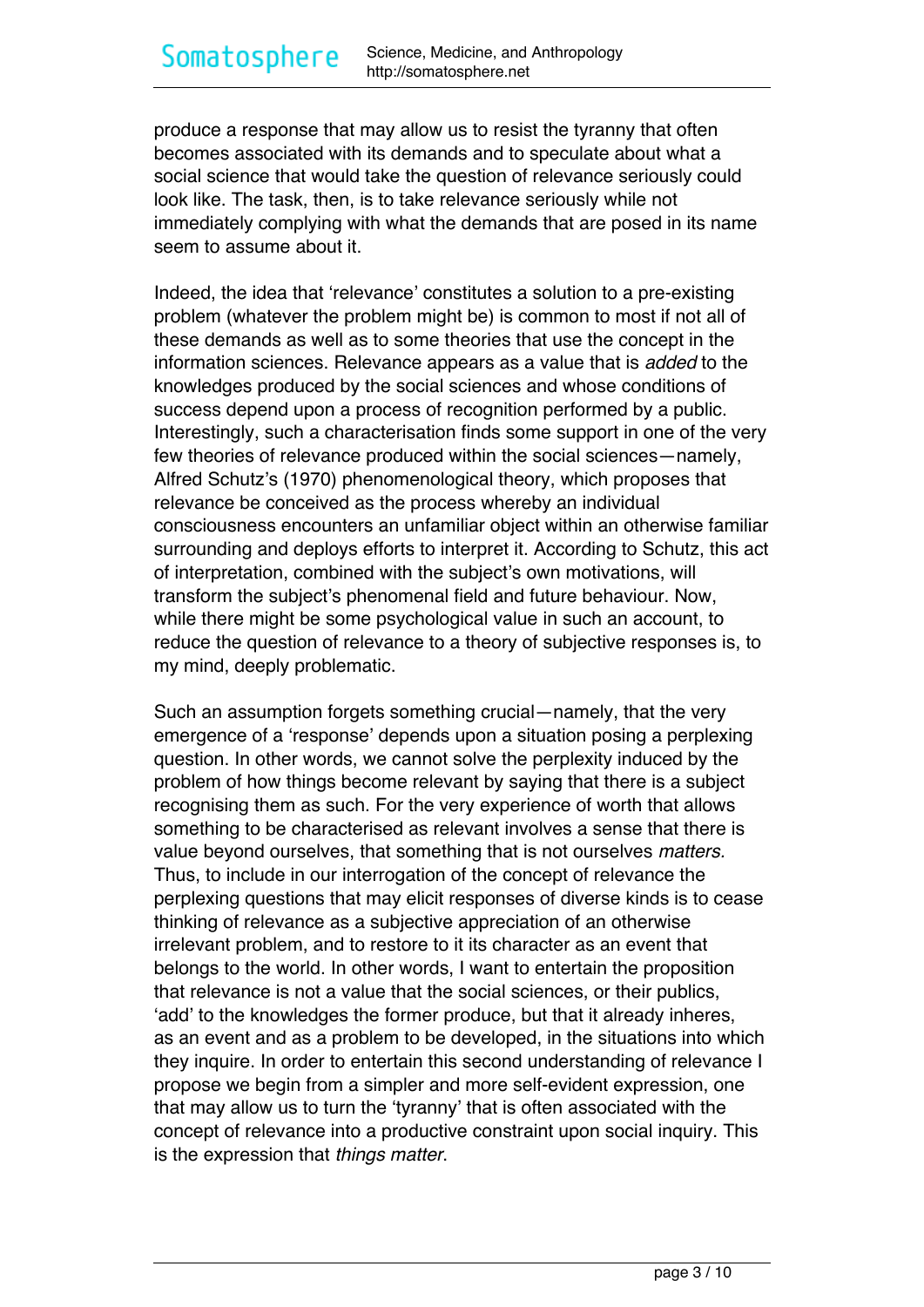#### **Things matter**

This is at once an obvious and potentially powerful proposition. However, it is also one that our habits of thought, which have taught us to distrust our direct experiences, make surprisingly difficult to grasp. We should therefore tread carefully. In this sense, the riddling character of the verb 'to matter' might prove instructive. To say that things matter contains a double proposition, just like the verb 'to matter' conveys two senses. The key is to conjoin the two senses and propositions into one. On one pole, things matters as they *materialise—*they come into and remain temporarily in existence, they acquire a certain stubbornness. On the other, *and at the same time and by the very same process*, they matter as they become relevant to some degree and in some manner. The point is that there is not one sense of mattering without the other. Indeed, to the extent that something comes into existence, its coming in(to) matter is always specific and situated, and it is that situated specificity which makes the thing what it *is*—even if only momentarily—and which makes it matter. Minimally, then, everything that has a determinate existence (this human, this table, this keyboard, this idea, this feeling) has some relevance by virtue of being what it is—it matters that this thing is what it is, and that it is not something else. Indeed, as philosopher Tristan Garcia (2014) has recently argued, only a generic, indeterminate 'anything' is what does not matter—anything is 'no-matter-what'. Namely, it does not matter what it is.

In other words, facts exist to the extent that they come (in)to matter in specific situations, and they matter insofar as they come into existence. In this way, relevance might be said to belong to what Whitehead (1968) described as the primary experience—it should be noted, not necessarily a 'psychological', 'subjective' or even 'human' experience—of the actual world. Namely, a value experience whose expression is none other than 'Have a care, here is something that matters' (1968: 116). As he argues (1968: 111):

Existence, in its own nature, is the upholding of value intensity. Also no unit can separate itself from the others, and from the whole. And yet each unit exists in its own right. It upholds a value intensity for itself, and this involves sharing value intensity with the universe. Everything that exists has two sides, namely, its individual self and its signification in the universe.

In this way, something comes (in)to matter for itself, for other things with which it composes a situation, and for the world of things to which it becomes added. It is to this event of a coming (in)to matter, and to the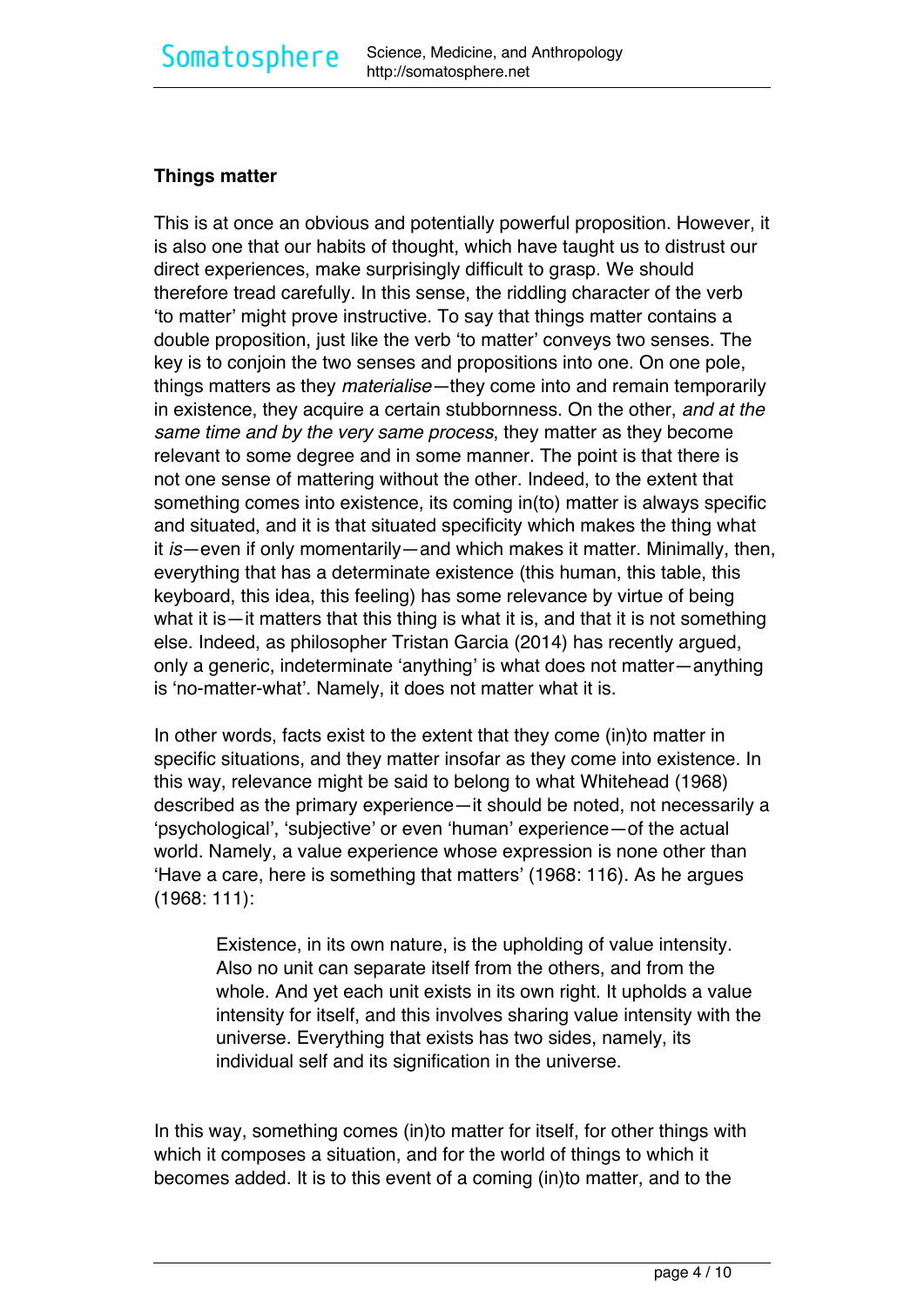problem it poses to those with whom it is concerned, that I want to associate the question of relevance.

Important implications follow from the seemingly obvious suggestion that things matter. The first implication is that the relevance of things is not something that is *added* to them by reason of a subjective process of recognition of worth. In contrast, relevance belongs to the world—it inheres in the nature of things. Second, if everything that exists matters in some degree and in some manner, then, conversely, everything that matters has some mode and degree of existence, even if this mode is not entirely 'material' or physical. This means that we should not confuse this proposition with what in recent years we have come to refer to as the 'new materialisms'. Not because they're 'wrong', but because, in this context, such a name might be misleading—matter matters, most certainly, but so does everything that exists, somewhere, in some way or another; ideas matter, ghosts matter, words matter, feelings matter.

Third, because the coming (in)to matter of things is always situated and specific, 'there is no such thing a bare value' (Whitehead 1926: 90); that is, there are no pure, general, universal, values. Values too are only specific, arising within the many situations in and for which things matter in different degrees and manners. In this way, the idea of relevance cannot become a general criterion that could demarcate what matters from what doesn't, but needs to be approached as a question for wondering about how, to what degree, and in what manner, things come (in)to matter within specific situations.

To suggest that things *matter* is, then, to resist the longstanding bifurcation between fact and value, a side of a many-headed monster that Whitehead (2004) famously named 'the bifurcation of nature'. As is well known, the bifurcation of nature consists in separating the world into two realms of reality. As Whitehead (2004: 30) phrases it, one side of this bifurcation would be 'the nature apprehended in awareness'. The other, 'the nature which is the cause of awareness'<sup>:</sup>

The nature which is the fact apprehended in awareness holds within it the greenness of the trees, the song of the birds, the warmth of the sun, the hardness of the chairs, and the feel of the velvet. The nature which is the cause of awareness is the conjectured system of molecules and electrons which so affects the mind as to produce the awareness of apparent nature.

We can see such a bifurcation at work in many demands for relevance: on the one hand there are the "true" and "objective", bare facts that science discovers; on the other, there is the relevance of those facts from the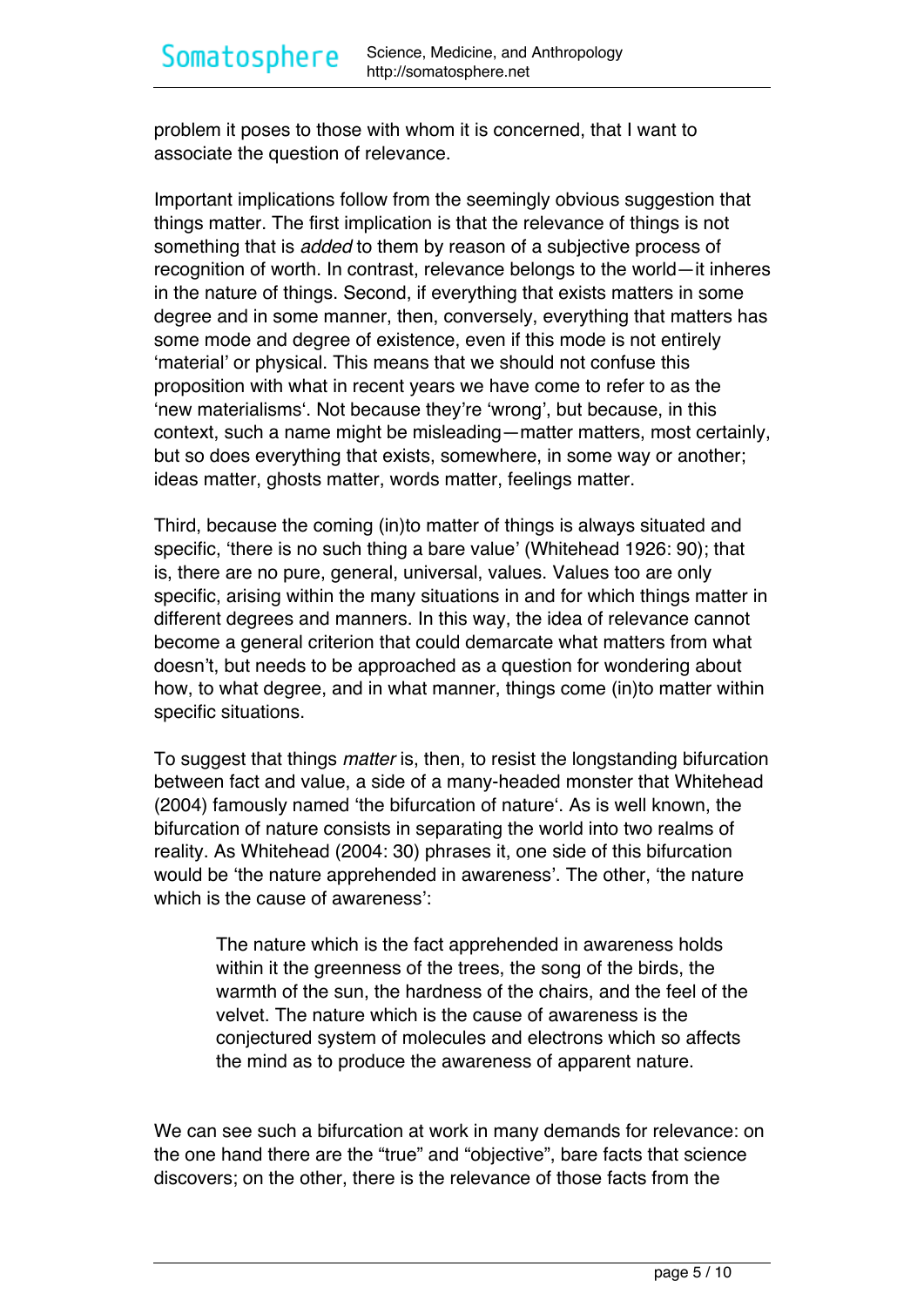public's point of view. That contemporary demands for relevance place truth and objectivity on the first side of reality is, to be sure, no surprise. Since the inauguration of modern science, the bifurcation of nature has been key to define the 'value-neutrality', 'objectivity', and 'truth' of scientific knowledge.

To suggest that facts *matter,* then, is a way of resisting this bifurcation. It is however certainly neither the first nor the only form of resistance; it is probably not the last one either. Another prominent attempt at resisting the distinction between fact and value is, for example, Bruno Latour's call to move from the anonymous and supposedly pure 'matters of fact' of modern epistemology, to always controversial and hybrid 'matters of concern' or 'things', as he calls them after Heidegger. Latour's (2004a: 246. emphasis in original) call was an attempt to simultaneously draw social scientists' attention to the liveliness of objects and to draw scientists' attention to their sociality, thereby simultaneously multiplying and distributing the many heterogeneous agencies that labour towards the making of things:

what is presented here is […] a multifarious inquiry launched with the tools of anthropology, philosophy, metaphysics, history, sociology to detect *how many participants* are gathered in a thing to make it exist and to maintain its existence.

While I am appreciative of Latour's project and of his notion of "matters of concern" as a way of anchoring a different kind of social study of science, his project differs considerably from mine and, consequently, so does his way of resisting the modern distinction between facts and values.

Indeed, by inquiring into the question of relevance in contemporary social science, I am not calling anthropologists, philosophers, metaphysicians, historians, sociologists, political scientists, or psychologists to delve in to the making of 'things'. Things *matter* not just because many other things converge in their making, but quite simply because their coming into existence makes a difference to the worlds they help compose—they come into matter, and they matter to them. Thus, what concerns me is the exploration of what might be required—intellectually, ethically, and politically—for social scientific practices to take up 'relevance' as a question of the situated patterns that organise and relate humans, other-than-humans, ideas, feelings, and so on in ways that matter for those with which a problematic situation might be concerned. What I am interested in is not so much a different job description for social inquiry, but the possibility of a different *ethos* of social inquiry that would seek to negotiate the question 'how is it, here, that things matter?', without imposing on the 'thing' either a specific nature or a number in advance,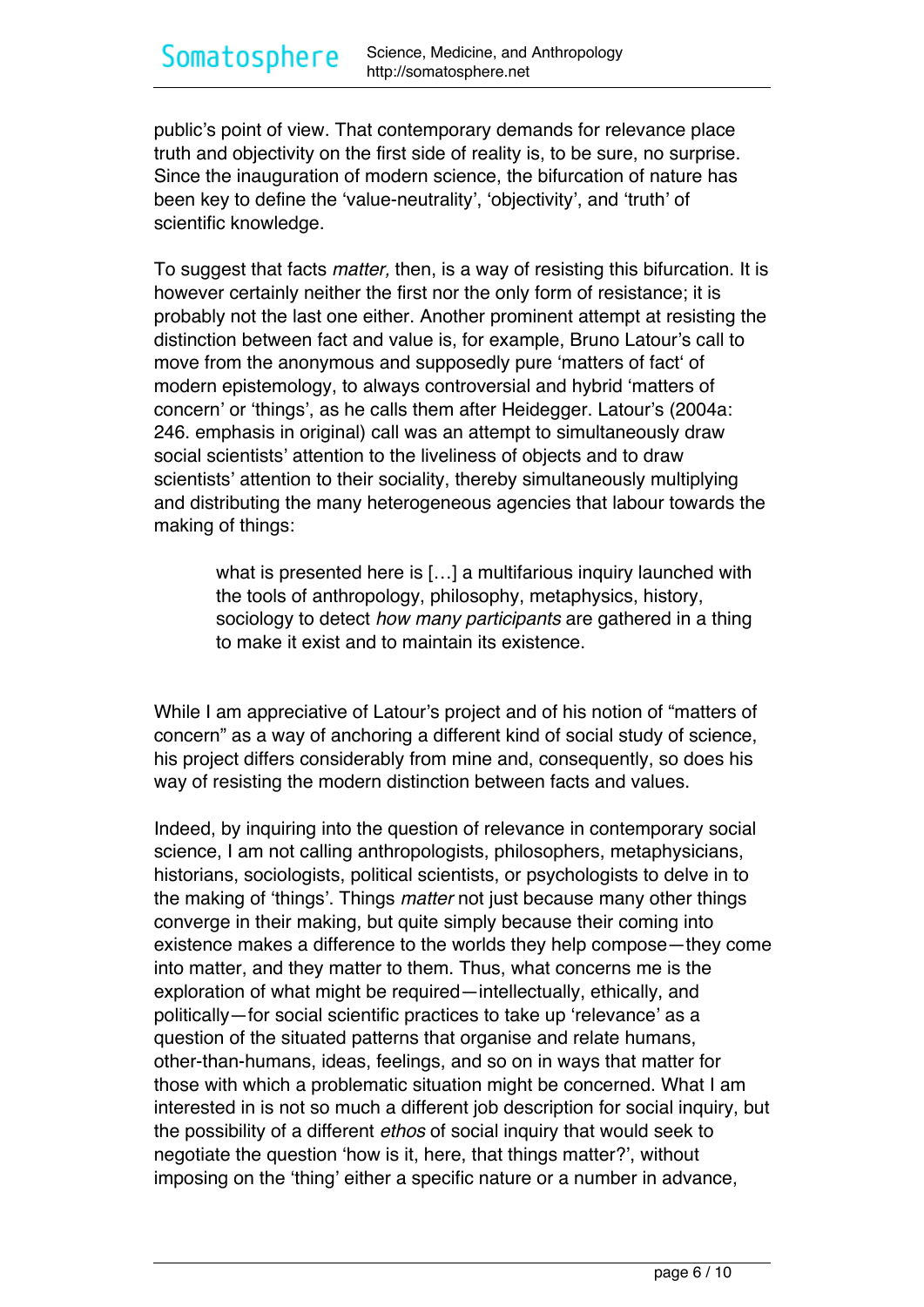and without singlehandedly delimiting the horizon that defines where 'here' ends.

As a taster of what is a much longer project, I will just say that the key to this question is that any possible answer be negotiated in practice. Whenever a social scientist encounters a problematic situation as an object of inquiry, it is not simply her practice that makes that situation 'matter'. Rather, the situation is already constituted by an ecology of dynamic and fragile patterns of relevance, heterogeneous objects and relations, to which her questions, her assumptions, theories, and methods, in sum, her mode of knowledge-production become added. Such an addition, to be sure, is never innocent, that is, it has effects—it affects the ecology of such patterns in different ways. Thus, the point is that 'negotiation' means neither that it is her questions or methods themselves that, as it were, produce that ecology out of thin air, nor that her goal is that of discovering the relevant way of defining the problem that characterises the situation as if such a way could be said to fully preexist the questions themselves. By contrasts, problems are always a matter of 'invention'—a notion that, in my reading, conjoins discovery and creativity. Isabelle Stengers (1997: 6) expresses the nature of a negotiation of relevance with notable clarity in the case of experimental sciences when she argues:

What is noteworthy about 'relevance' is that it designates a relational problem. One speaks of a relevant question when it stops thought from turning in circles and concentrates the attention on the singularity of an object or situation. Although relevance is central to the effective practices of the experimental sciences, in their public version it often boils down to objective truth or arbitrary decision: to objective truth when the question is justified by the object in itself, and to arbitrary decision when it refers to the use of an instrument or experimental apparatus whose choice is not otherwise commented on. In the first case, the response appears to be "dictated" by reality. In the second, it appears to be imposed by the all-powerful categories of which the investigative instrument is bearer. Relevance designates, on the contrary, a subject that is neither absent nor all-powerful.

Thus, the question of relevance is one which affects the modes by which social scientific practices interrogate and negotiate how things come (in)to matter—it is a question that makes social scientific inquiry into a risky process. In this way, relevance should be understood as a problem that affects the very situated exchanges that make every answer dependent upon the question that calls for it, and every solution to a problem dependent on, or *deserving of*, the manner in which the problem is defined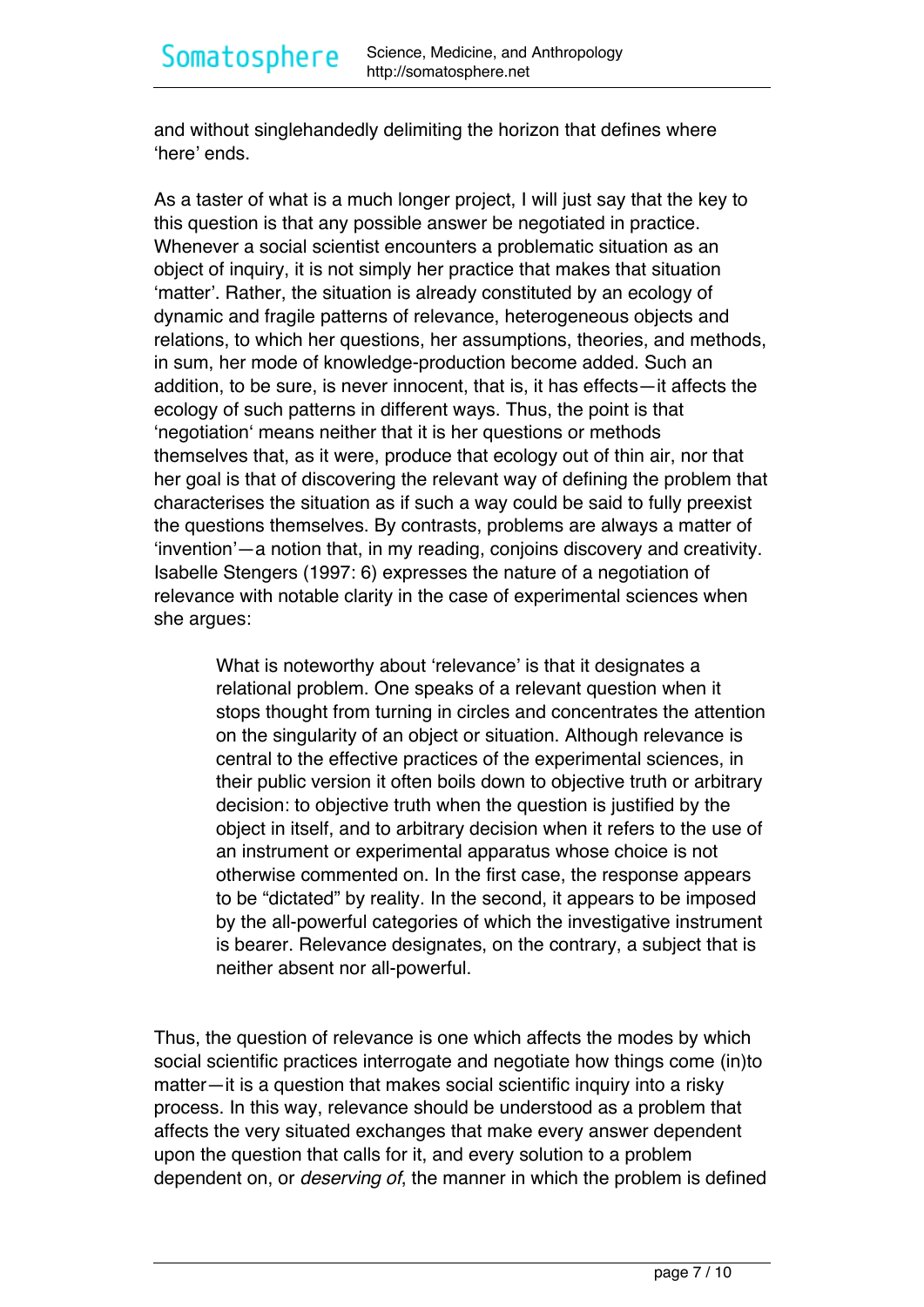(Deleuze 1994). For every definition of a problem guiding inquiry and every question that may point to an unknown that a scientific practice of knowledge-making may seek to address also produces a pattern of contrasts that productively constrains the range of possible answers that might matter to it.

Nothing guarantees, however, that the pattern of contrasts will address the object in a manner that matters to it, her, or him. If relevance is to become capable of affecting the manner of directing practical inquiries in the social sciences, of feathering the arrow of questions in a way that matters for those to whom the questions are posed, then the term cannot designate, *ex post*, or worse, *ex ante*, the effect that a knowledge-product has in relation to the public to which it may be communicated. Relevance needs to be thought as an active constraint upon practice—a constraint that forces social scientists to put the pattern of contrast that a question generates, that is, the assumptions that underpin it, at risk.

[Martin Savransky](https://ucl.academia.edu/MartinSavransky) *is currently Teaching Fellow in Sociology of Science and Technology at the Department of Science and Technology Studies, University College London, and Researcher at the Department of Sociology, Goldsmiths, University of London. Prior to this he was Whitehead Scholar at the Centre for the Study of Invention and Social Process (Goldsmiths). He works at the interdisciplinary intersection of process philosophy, STS, and the philosophy of social science, with a focus on the ethics and politics of inquiry of the contemporary social sciences and the humanities. He is currently preparing a monograph, based on his doctoral research, on relevance and a speculative ethics of inquiry for the social sciences.*

#### **Note**

This is a slightly revised version of a talk delivered in Barcelona in July 2014, organised by the STS-b group at the Open University of Catalonia (I especially want to thank Daniel López, Israel Rodríguez-Giralt, Tomás Sánchez Criado and Manuel Tironi for their responses to the paper). The text has been mostly left as originally presented, and therefore reflects an oral style of presentation, with no ambition of peer-reviewed accuracy. As such, it constitutes no more than a snippet of a book-length research on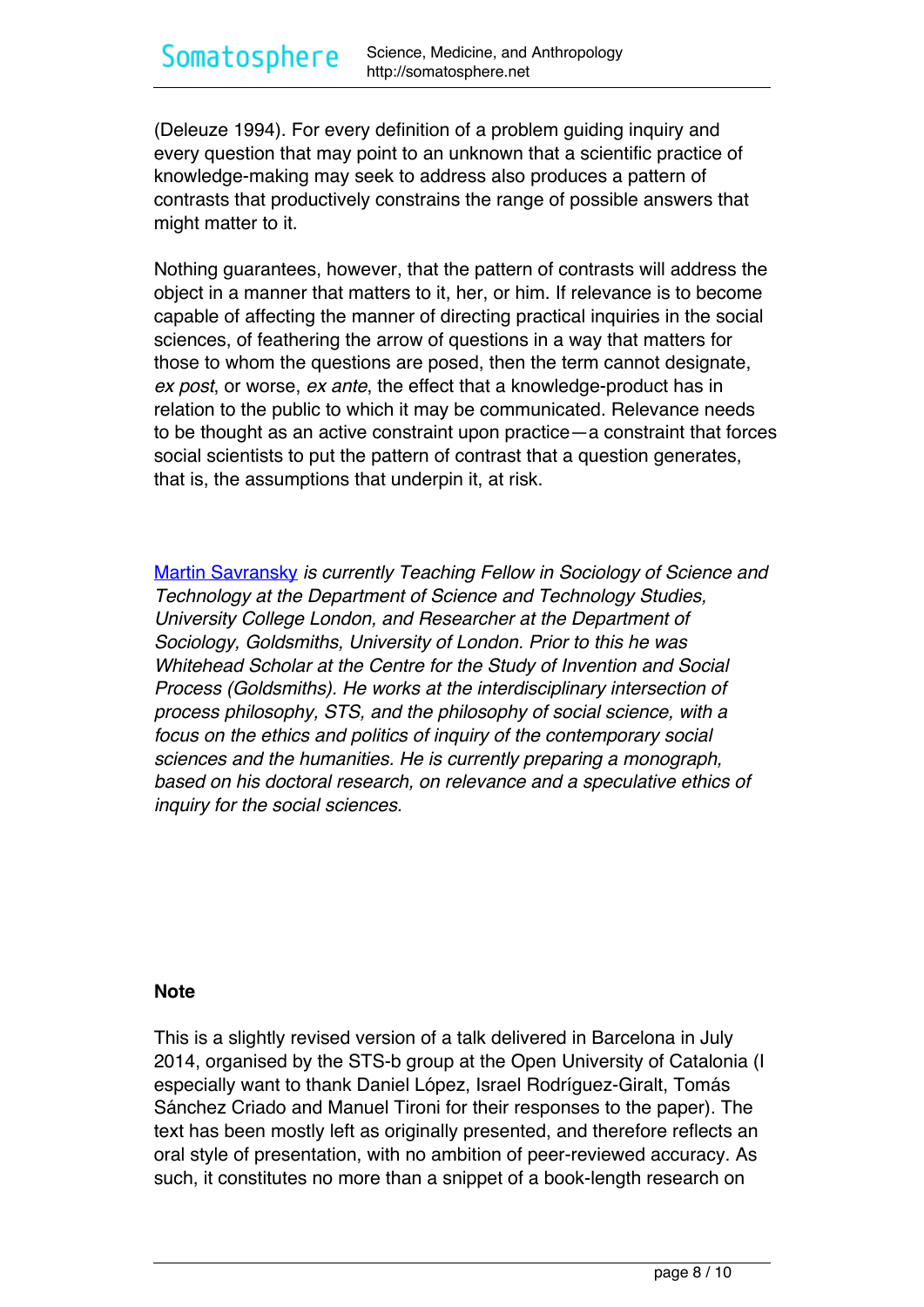the development of a new ethics of inquiry for the contemporary social sciences oriented by the question of relevance.

#### **References**

Burawoy, M. (2005) 'For Public Sociology'. *American Sociological Review,* 70(1), 4-28

Deleuze, G. (1994) *Difference and Repetition.* New York: Columbia University Press.

Evans, M. (2005) *Killing Thinking: The Death of Universities.* London: Continuum.

Felt, U. (2014) 'Within, Across and Beyond: Reconsidering the Role of Social Sciences and Humanities in Europe'. *Science as Culture,* 23(3), 384-396

Flinders, M. (2013) 'The Tyranny of Relevance and the Art of Translation'. *Political Studies Review,* 11(2), 149-167

Fraser, M. (2009) 'Experiencing Sociology'. *European Journal of Social Theory,* 12, 63-81

Garcia, T. (2014) *Form and Object: A Treatise on Things.* Edinburgh: Edinburgh University Press.

Gibbons, M., Limoges, C., Nowotny, H., Schwartzman, S., Scott, P., & Trow, M. (1994) *The New Production of Knowledge: The Dynamics of Science and Research in Contemporary Societies.* London: Sage.

Latour, B. (2004) 'Why Has Critique Run Out of Steam? From Matters of Fact to Matters of Concern'. *Critical Inquiry,* 30(2), 225-248

Mayer, K., König, T., & Nowotny, H. (2013) *Horizons for Social Science and Humanities: Conference Report.* Vilnius: Mykolas Romeris University Publishing.

Nowotny, H., Scott, P., & Gibbons, M. (2001) *Re-Thinking Science: Knowledge and the Public in an Age of Uncertainty.* Cambridge: Polity Press.

Rappert, B. (1999) 'The Uses of Relevance: Thoughts on a Reflexive Sociology'. *Sociology,* 33(4), 705-723